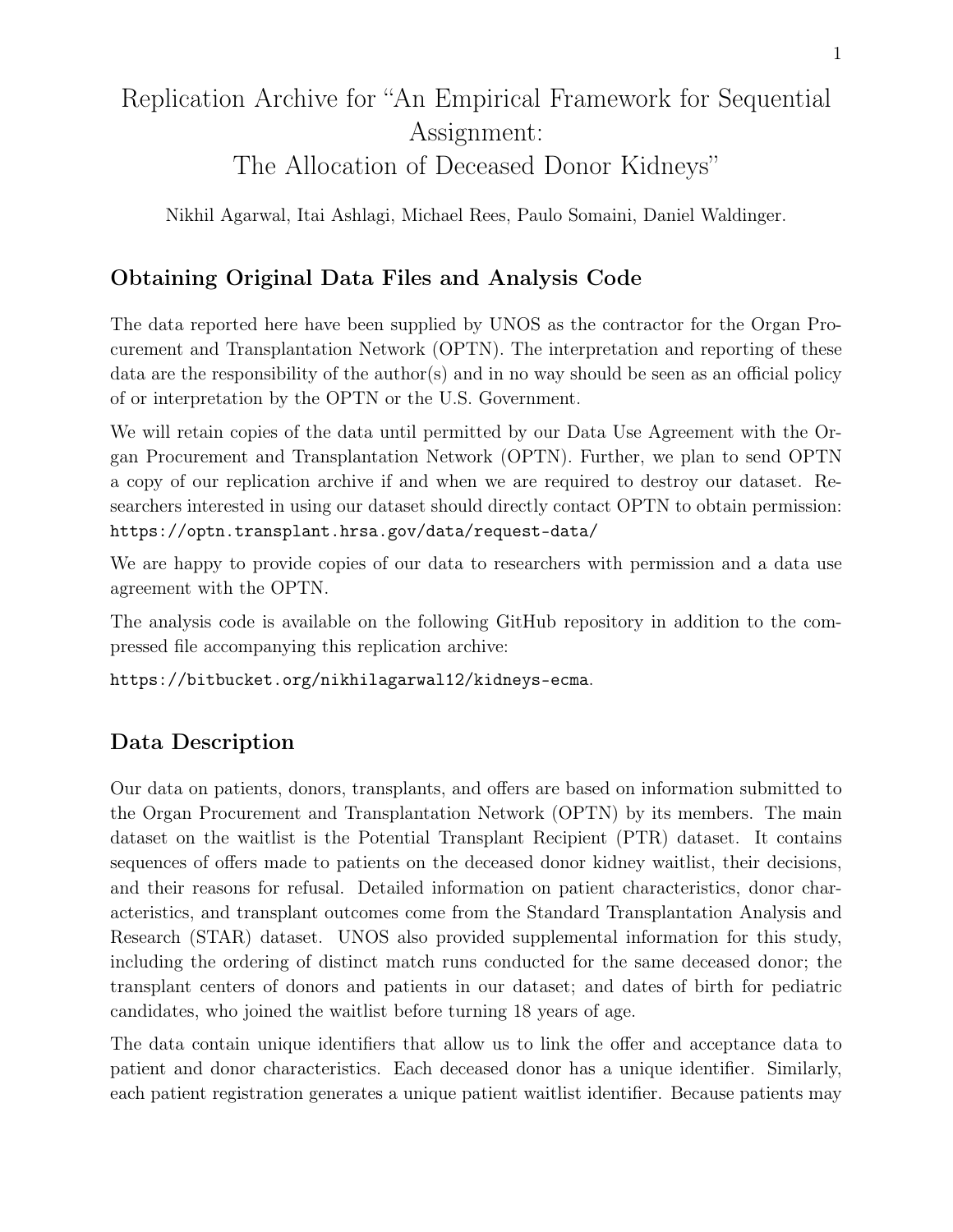move to different transplant centers or be registered in multiple centers simultaneously, some individual patients have multiple waitlist id's. Where appropriate, we de-duplicate offers so that each patient can receive at most one offer from each donor. The patient history file also contains a unique patient record identifier corresponding to a particular state of the patient on the waitlist, including the patient's CPRA, activity status, and pre-set screening criteria. Each offer in the PTR dataset contains the identifiers for the donor, the patient registration, and the patient history record that were used in the match run.

The PTR dataset contains offers made to patients on the deceased donor kidney waitlist that were not automatically rejected based on pre-specified criteria. Information include identifiers for the donor, patient, and patient history record that generated the offer; the order in which the offers were made; each patient's acceptance decision; and if the offer was not accepted, a reason for rejecting. Each offer record also contains certain characteristics of the match, including the number of tissue type mismatches.

The STAR dataset contains separate files on deceased donor characteristics, patient characteristics and transplant outcomes, and patient histories. The patient and donor characteristics from these tables are used to estimate our models of acceptance behavior, positive crossmatch probabilities, and patient departure rates. We also use these characteristics to replicate the mechanism and determine each patient's compatibility with and priority score for each deceased donor in our sample.

### Sample Selection

This section explains the selection of patients, donors, and offers used in our structural model. We consider patients who were registered in NYRT and actively waiting for a deceased donor kidney between January 1st, 2010 and December 31st, 2013. Our donor sample includes all U.S. deceased kidney donors whose organs were allocated according to the standard mechanism. Our offer sample includes valid offers from all deceased donors to NYRT patients during this period recorded in the PTR data, as well as offers that were not made because of pre-specified screening criteria. Because the PTR data do not record offers that were not made due to screening criteria, we constructed our sample in two steps. First, we constructed the sample of patients and donors using the STAR and PTR datasets. Second, we ran a simulation of the kidney allocation mechanism to determine our sample of offers, including those "screened out" by pre-set criteria (and therefore not in the PTR data). The remainder of this section discusses the patient and donor samples, and the next section discusses our simulation of the allocation mechanism.

Because NYRT patients may be offered donors from across the U.S., our procedure first constructs a nationwide sample of deceased donors and patients. We also determine each donor's priority score cutoff at this stage. We then restrict the sample to NYRT and omit certain donors and patients who received non-standard treatment in the mechanism.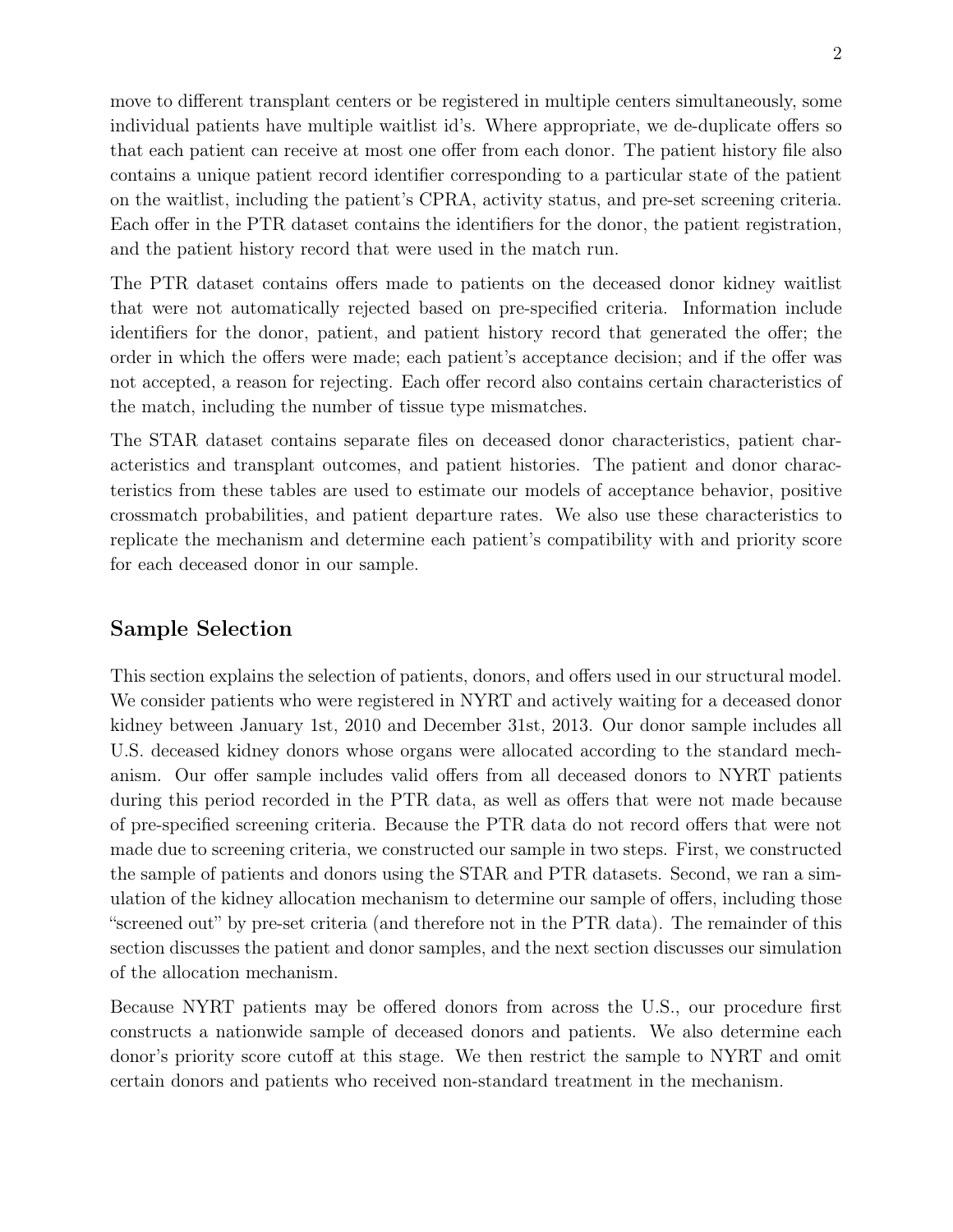Our U.S. sample of deceased kidney donors comes from the intersection of donor identifiers in the PTR and STAR deceased donor files, excluding donors allocated using non-standard rules. Patients in our sample were active on the deceased donor kidney waitlist after 2010 and were not jointly registered for a pancreas transplant. Patient registration date and activity status are determined from the patient history file. We also exclude patients who departed the waitlist for reasons which indicate that they did not ultimately need a transplant. We exclude patients who were transplanted in another country, whose condition improved, or who could no longer be contacted. These departure reasons are recorded in the STAR patient and transplant outcome dataset. We then determine which offers in the PTR data were valid and could have been accepted by and transplanted into the patient; patients' acceptance decisions; and the resulting priority score cutoffs in each match run.

We first exclude PTR offers that are not valid. In certain cases, patients are bypassed when a donor is allocated to a specific recipient outside of the standard allocation rules. This can occur if the donor is an armed service member; if the donor specified a particular recipient (directed donation); if there is a medical emergency or expedited placement attempt; or if organ sharing among DSAs generates a "payback" in which one DSA allocates a kidney from another DSA as though it had been recovered in its own service area. There are also cases in which a patient is offered a tissue type incompatible donor, or a donor that did not meet the patient's pre-specified screening criteria. We identify these cases using a refusal reason code provided in the PTR data. In some cases, there is also text specifying specific circumstances justifying a rejection, which we parse to identify invalid offers in cases where the refusal code does not provide a specific reason. Finally, some offers are refused due to technological constraints if the patient needs a specific organ laterality or requires multiple simultaneous organ transplants. We do not consider these cases to be genuine refusals, and omit them from the offer dataset.

Next, we created an algorithm to de-duplicate offers and acceptances within and across match runs, and to determine the true priority score cutoff for each donor in each match run. For some donors, multiple match runs are conducted, and these match runs can include offers to overlapping sets of patients. A specific kidney (e.g. the left kidney) may also be accepted in multiple match runs. Finally, a patient can have multiple offers recorded from the same donor, even in the same match run. Our algorithm assumes that later match runs take precedence over earlier ones (using the match run numbers provided by OPTN), and that the last observed match run in which an organ is placed takes that organ out of circulation for subsequent match runs.

We then implement the sample restrictions for NYRT. We consider all patients who were registered in NYRT and had active status sometime between January 1st, 2010 and December 31st, 2013. Table [1](#page-6-0) describes our specific sample restrictions for NYRT patients. The primary decision we made was to omit patients who received a transplant through non-standard allocation rules. This includes cases of medical urgency, an expedited placement attempt, a multi-organ transplant, or a military or directed donation. 362 patients were excluded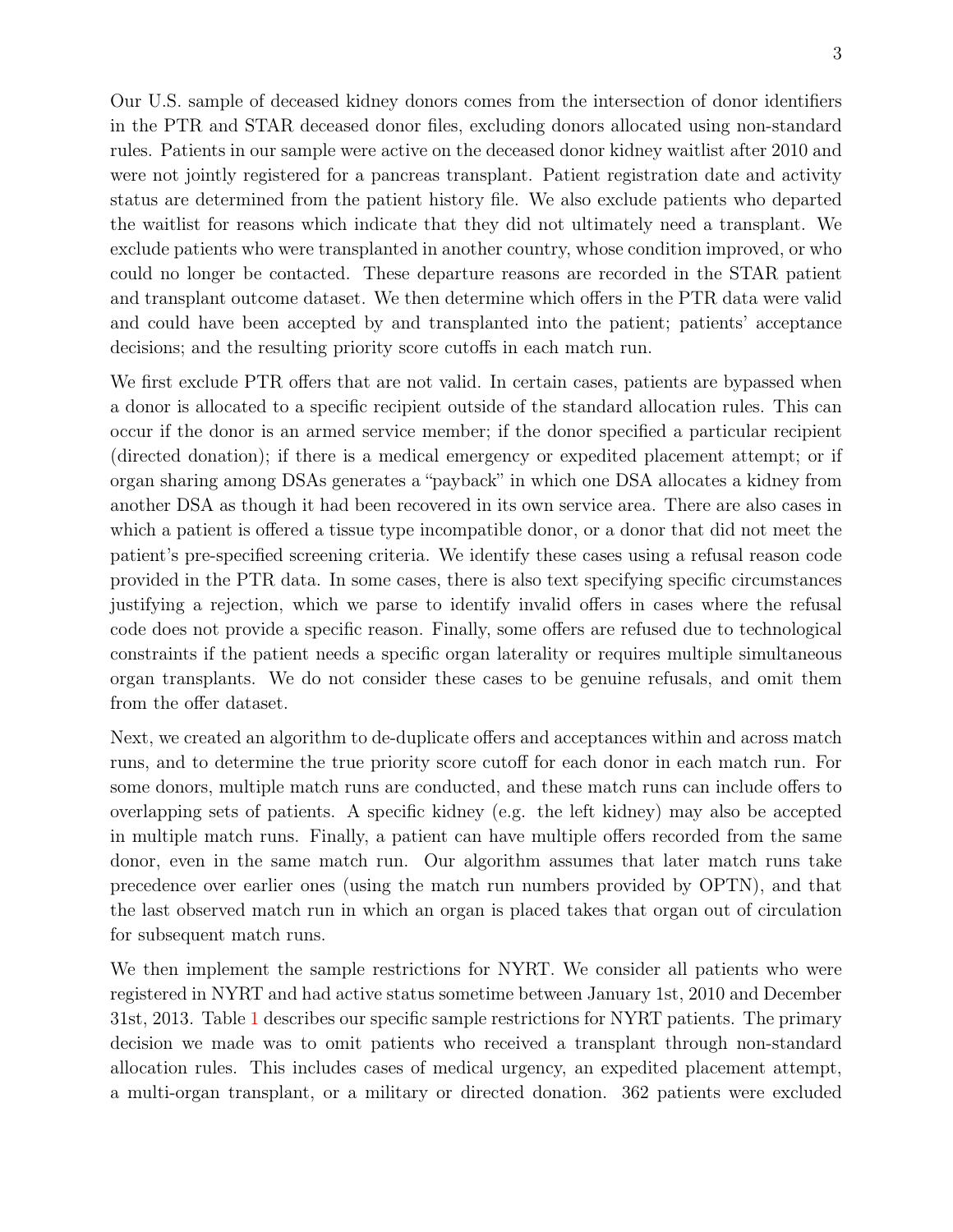because they received deceased donor kidney transplants for these reasons – less than 4 percent of the NYRT patients who were actively waiting during our sample period – leaving 9,623 patients in our final NYRT sample.

Table [2](#page-6-1) illustrates how our PTR data filters determines the sample of donors available to NYRT. We consider donors when a valid offer was made to at least one NYRT patient, where a valid offer is determined using the filters described above. Our final NYRT donor sample contains 5,642 donors.

The offers and patient acceptance decisions in the PTR data determine the priority score cutoff in each match run for each donor's available organs.

## Replicating the Mechanism, Offer Dataset

Knowledge of the mechanism allows us to determine the set of offers that were declined through pre-set screening criteria, as well as the waiting time required for a particular patient to have access to a particular donor. These are essential for correctly modeling patient acceptance behavior and transplant opportunities under the current and counterfactual mechanisms. We wrote computer code to replicate the standard deceased donor kidney allocation rules in place between January 1st, 2010 and December 31st, 2013.

For each deceased donor and match run, the algorithm begins with all concurrent patient waitlist history records. It first determines which patients are incompatible with the donor due to their blood type and unacceptable human leukocyte antigen (HLA) antigens (if any). We use blood type and HLA equivalence tables followed by the OPTN, as well as the donor's HLA antigens and the current unacceptable antigens listed by each patient. Next, we check whether the donor met each patient's screening criteria. Finally, we determine the priority score of each patient given their CPRA, waiting time, geography, age, and number of HLA and DR mismatches with the donor. Given the priority score, we can calculate whether the patient was above the priority score cutoff for the donor. We can also determine the amount of additional waiting time (which may be infinite) after which the patient's priority score would exceed the donor's cutoff.

From the simulation, we obtain a set of offers predicted by our simulation of the mechanism. These are pairs of donors and patients where the patient met the priority score cutoff and was blood and tissue type compatible with the donor. Some of these offers met the patient's screening criteria, while others did not. Those that did should appear in the PTR data. This provides a check on the performance of our mechanism code. Table [4](#page-7-0) tabulates offers appearing in our filtered PTR data and those predicted by simulation. The vast majority of offers in the PTR data (91.8%) were predicted by our simulation, and conversely, the vast majority of offers predicted by our simulation (93.4%) appear in the PTR data.

To estimate the patient acceptance model, we take as our offer sample the union of the PTR offer dataset and the set of offers that the simulation predicts were filtered due to the patient's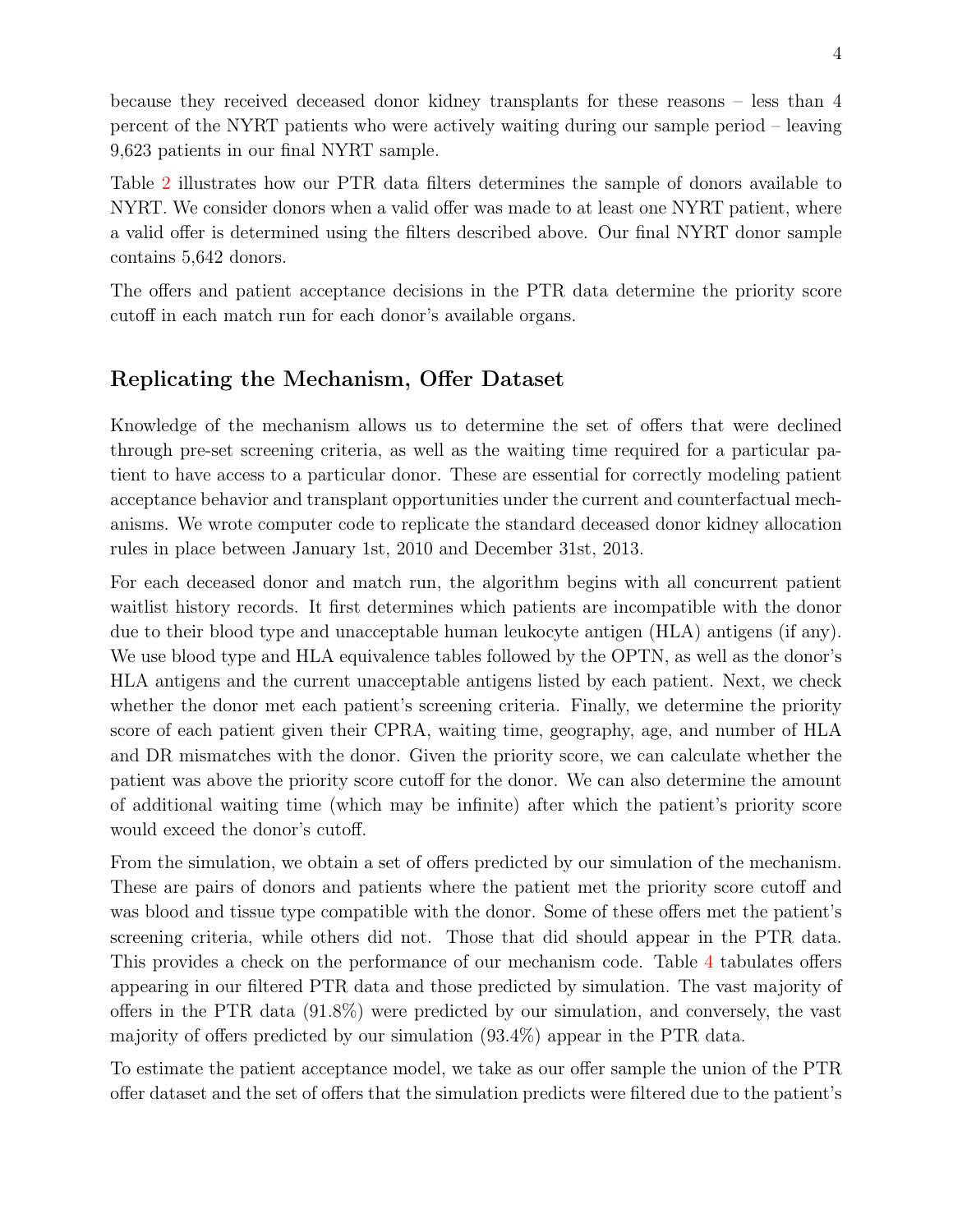screening criteria but which would otherwise have appeared in the PTR data. In a final step, we de-duplicate offers at the patient level, since a patient registered at multiple centers will occasionally receive multiple offers from the same donor. Table [3](#page-7-1) describes how we arrive at our final sample of offers from the output of the simulation. The final offer sample contains 2,713,043 offers. Offers that were screened out are interpreted as rejections since the patient deemed the donor's characteristics unacceptable.

To calculate patient value functions, we store all compatible patient and donor pairs, including patients who did not meet the donor's priority score cutoff.

### Imputing Missing Donor DR Antigens

A donor's HLA antigens are needed to determine tissue type compatibility with transplant candidates as well as kidney points, which are in turn essential for replicating the mechanism. A limitation of our data is that we only observe a donor's DR antigens if one of their kidneys or pancreas was transplanted into a patient. In this case, they appear in the KIDPAN (patient/transplant) dataset. If no organs were placed, a donor's antigen information is recorded in the deceased donor file for kidney/pancreas donors. The deceased donor file lists the donor's HLA antigens at the A and B loci, but not at the DR locus.

We either obtain or impute a donor's missing DR antigens from two sources. First, some deceased donors had a liver, lung, or part of their intestine transplanted even though their kidneys and pancreas were not transplanted. The equivalent transplant files for these additional organs are part of the STAR dataset, and we take the donor's DR antigens directly from those files.

Second, for deceased donors who had no organs transplanted, we use the reported number of DR mismatches in the PTR offer dataset to impute the donor's DR antigens. Because we observe all patients' HLA antigens, the number of DR mismatches between a donor and patient is informative about the donor's antigens. For example, if a donor-patient pair has zero DR mismatches, the patient's tissue type limits the donor's antigens to a few possibilities.<sup>[1](#page-4-0)</sup> A two DR mismatch pair also restricts the donor's DR antigens, though less so than a zero mismatch. Since deceased donors whose organs are not transplanted are usually offered to many patients, we can combine information across all offers to make an educated guess of the donor's DR antigens.

We use the following imputation algorithm. For each donor without DR antigen information, we take all of the donor's offers in the PTR data. Based on these offers, the recorded number of DR mismatches, and the patient's DR antigens and listed unacceptable antigens,

<span id="page-4-0"></span><sup>&</sup>lt;sup>1</sup>In the zero DR mismatch case, the donor may not share the patient's exact DR antigens because of HLA equivalences. Some distinct HLA proteins are equivalent in the sense that a patient with one DR antigen may desensitize it to several DR antigens. UNOS publishes HLA equivalence tables for measuring HLA mismatches, and a separate table for equivalent unacceptable antigens. Furthermore, even ignoring equivalences, a zero DR mismatch donor could be homozygous at the DR locus.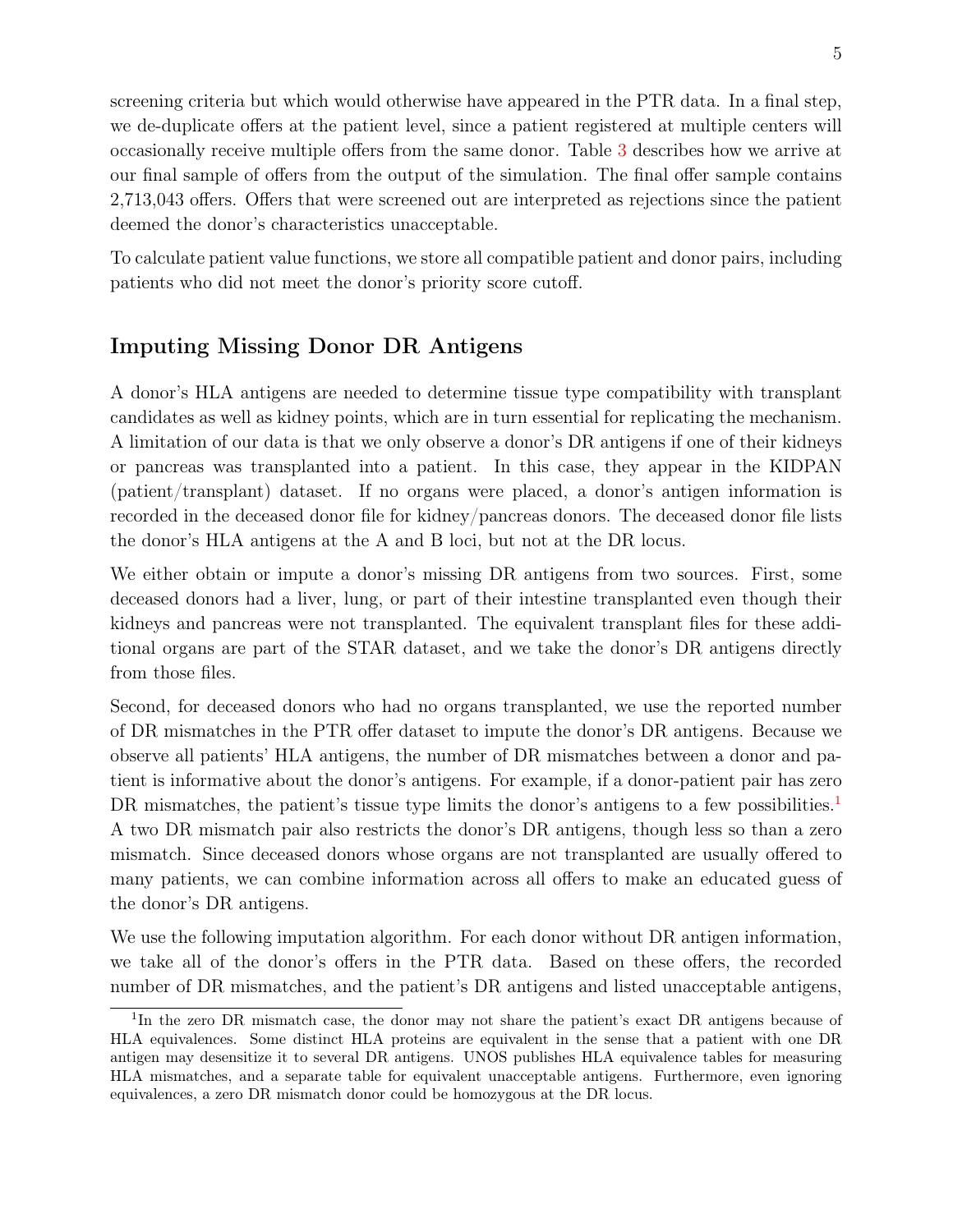we calculate a score for each DR antigen that the donor might have. We dock one point from a DR antigen's score for each PTR offer it contradicts in the following cases:

- The offer has zero DR mismatches, and the antigen is not equivalent to one of the patient's DR antigens
- The offer has two DR mismatches, and the antigen is equivalent to one of the patient's DR antigens
- The antigen was listed as unacceptable by the patient

For each donor, we take the two DR antigens with the highest scores. Ties are broken in favor of the antigens that appear most frequently among donors for whom DR antigens are recorded.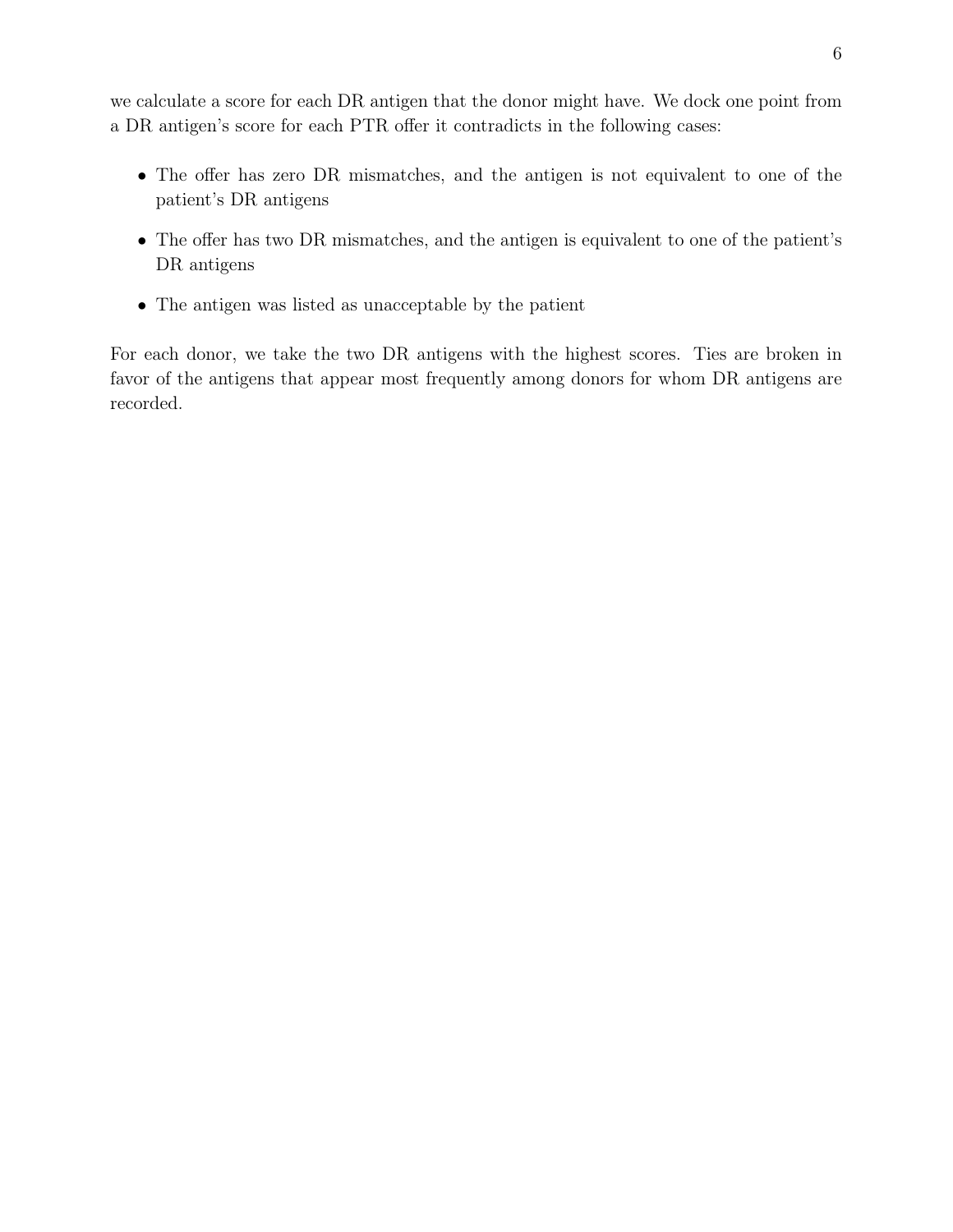|                                                              | Number of Patients Registered |
|--------------------------------------------------------------|-------------------------------|
| Kidney Candidates Registered in NYRT Between 2010 and 2013   | 14499                         |
| Excluding candidates who were not interested in a transplant | 13950                         |
| Excluding inactive candidates                                | 9985                          |
| Excluding candidates who received non-standard allocations   | 9623                          |

#### <span id="page-6-0"></span>Table 1: Patient Sample Restrictions

Notes: candidates who were not interested in a transplant include patients who departed the waitlist because they refused transplantation, received a transplant in another country, could not be contacted, or had an improved condition. Inactive candidates are patients who registered on the waitlist but never changed their status to "active," and therefore never received kidney offers, during the sample period. Candidates receiving non-standard allocations include placements from military or directed donations, expedited placement attempts, and medical emergencies.

|                                                           | Number of Donors |
|-----------------------------------------------------------|------------------|
|                                                           |                  |
| All donors matched with NYRT patients                     | 8181             |
| Excluding non-standard allocations                        | 8180             |
| Excluding cases where patient did not meet donor's cutoff | 6167             |
| Excluding rejections based on pre-set criteria            | 6020             |
| Excluding bypasses                                        | 5907             |
| Excluding inactive and incompatible patients              | 5688             |
| Excluding cases where surgeon or hospital was unavailable | 5686             |
| Excluding cases with no recorded patient response         | 5642             |

#### <span id="page-6-1"></span>Table 2: Donor Sample Restrictions

Notes: The donor sample is constructed using the PTR data. Non-standard allocations include placements from military or directed donations, expedited placement attempts, and medical emergencies. A patient met the donor's cutoff if one of the donor's available organs was accepted by that patient or a patient with lower priority. A donor was rejected by pre-set criteria if a patient who could have accepted the donor's organs automatically rejected the donor based on pre-set criteria. A bypass occurs when a patient would have received an offer under standard allocation rules, but did not because there was a non-standard allocation. Inactive patients were not actively waiting for a transplant; incompatible patients or could not accept the donor's organs due to immune system or size/laterality incompatibility. There was no recorded response if there was no yes/no answer or refusal code in the PTR data.